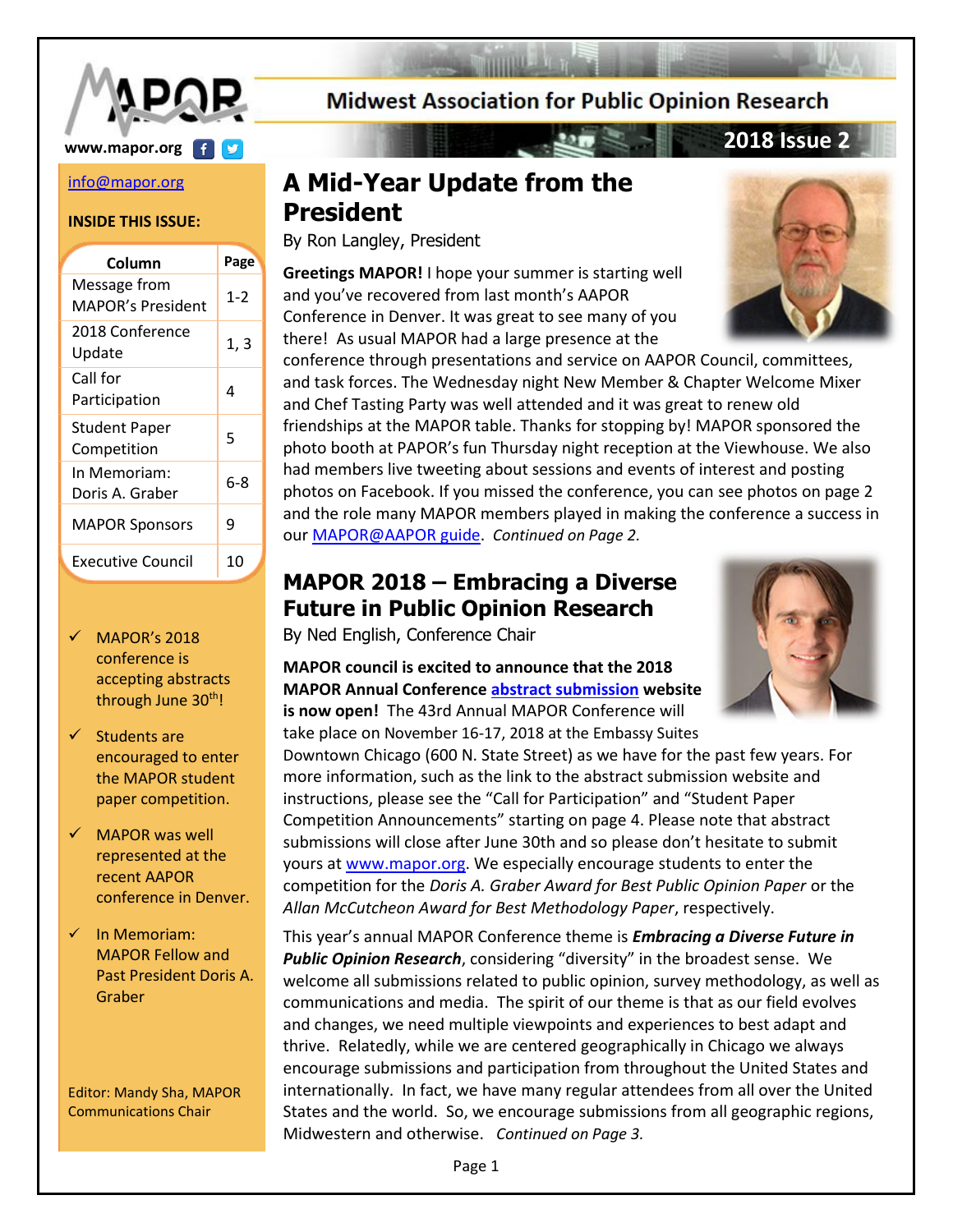#### *President's Column, con't*

Aside from the conference, MAPOR Council has also been busy working for you. In February we held the first of two webinars we will host in 2018 – *"Two approaches to validate survey-design-decisions with ground truth*" was presented by **Masahiko Aida** from Civis Analytics. If you missed it, you can still purchase a recording! Just contact our Webinar Coordinator, **Patrick Hsieh**, a[t yph@rti.org.](mailto:yph@rti.org) Patrick also is working on another webinar we plan on hosting in the fall. More to come about that later. Since our last newsletter our Webmaster, **Josh Pasek**, has migrated and refreshed our website[: www.mapor.org](http://www.mapor.org/). If you haven't visited it recently, please do and let us know what you think about it! In keeping with our goal of improving and modernizing our communications, we also are in the process of refreshing the MAPOR logo. Council will narrow the field of choices down and submit the finalists to you for a vote later this summer. Also coming this summer, in a couple of weeks you will receive an email requesting a vote on revising MAPOR's [bylaws.](http://www.mapor.org/about/bylaws/) We will send the proposed revisions and justification for them in a call for a special e-meeting to vote later this month.

In addition, our conference committee, led by Conference Chair, **Ned English**, and Associate Conference Chair, **Dana Garbarski**, has been hard at work planning for MAPOR's 43 Annual Conference *"Embracing a Diverse Future in Public Opinion Research"* (November 16-17, 2018). They have recruited an outstanding group of speakers. Ned will have more information about the conference in his column, but please note that abstract submission has opened as well as the invitation to compete in the student paper competition. You can do both of these things, as well as reserve a room at the Embassy Suites, by going to the [Conference page](http://www.mapor.org/2018-annual-conference/) on our website.

Finally, in February we lost one of our long-time members, MAPOR Fellow and Past President **Doris A. Graber**. You can read our tribute to her on pages 6-8.

I, and the rest of council, will continue to work for you throughout the summer. If you have any ideas, feedback, or suggestions for how we can better serve you, please do not hesitate to contact me at [president@mapor.org.](mailto:president@mapor.org)



The 2018-2019 AAPOR Executive Council includes 6 MAPORites: Vice President **Nora Cate Schaeffer** (MAPOR Fellow), Past President **Tim Johnson** (MAPOR Fellow and Past President), Standards Chair **Stephanie Eckman**, Associate Education Chair **Allyson Holbrook** (MAPOR Past President), Associate Conference Chair **Mandy Sha**, and Associate Standards Chair **René Bautista**.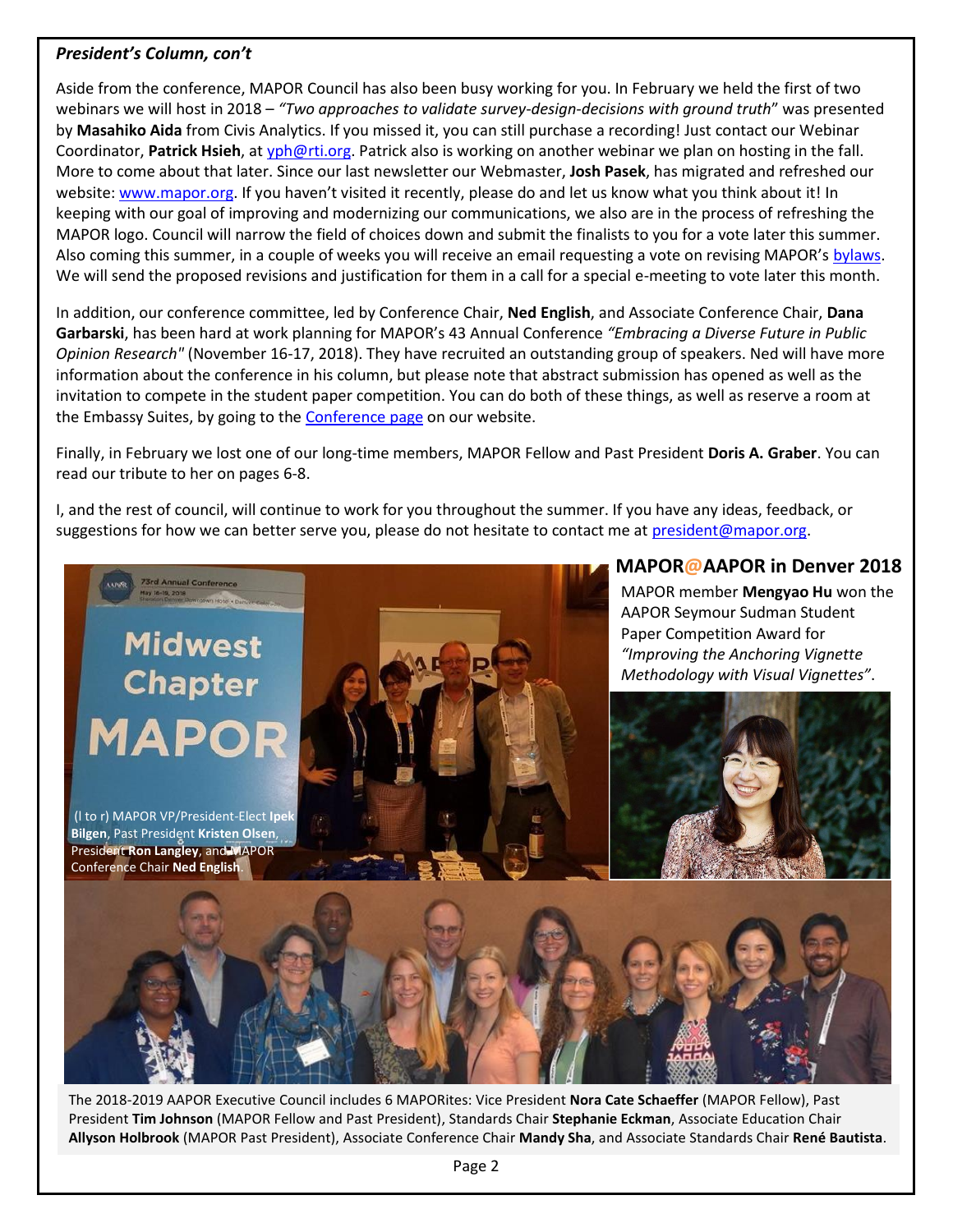### *Conference Chair's Column, con't*

As announced in ou[r Winter Newsletter,](http://www.mapor.org/newsletters/MAPOR_Newsletter_02_2018.pdf) we are excited about our featured speakers at MAPOR 2018. **Jennifer Agiesta**, Director of Polling at CNN, is our keynote speaker. Jennifer will be discussing current issues in polls and polling, which will be especially salient immediately after the mid-term elections. **Stephanie Eckman**, Fellow at RTI International, will be teaching our short course in the collection and use of location information in surveys. As geographic data become both more ubiquitous and related to our work such a course is highly relevant and timely. Finally, **Colm O'Muircheartaigh**, Professor at the Harris School of Public Policy at the University of Chicago and Senior Fellow at NORC at the University of Chicago, will be giving our pedagogy hour. Our featured speakers were chosen for their varied experiences and expertise, to accompany our theme.



**Jennifer Agiesta** Keynote Speaker



**Stephanie Eckman** Short Course Instructor



**Colm O'Muircheartaigh** Pedagogy Hour Speaker

We are also happy to be back at the [Embassy Suites Downtown Chicago,](http://embassysuites3.hilton.com/en/hotels/illinois/embassy-suites-by-hilton-chicago-downtown-CHIDWES/index.html) as feedback from the member survey and otherwise has indicated it to be more than satisfactory for most attendees. That said, we will be working with the hotel to make changes and improvements based on feedback from the 2017 Business Meeting, reported on our Member Survey, and communicated otherwise. I and our Conference Committee have been reviewing the results of the 2017 Member Survey and considering other changes to fine-tune specific items including logistics, session content, and special sessions such as the "Coding Hour". For example, one change based on the survey will be the introduction of room matching for attendees who would like to share the cost of a room at the Embassy Suites with another researcher. We are pleased to announce that hotel reservations in the MAPOR block are now open, which you can make at the [Conference page.](http://www.mapor.org/2018-annual-conference/) Please book in our block to obtain the best rates and to help MAPOR meet our room block obligation if you can.

In summary, our conference planning committee is hard at work on our 2018 conference. We will be providing regular updates about the conference plans via our newsletters and on mapor.org as we get closer to November. If you have any suggestions or feedback please do not hesitate to email me at [english-ned@norc.org.](mailto:english-ned@norc.org)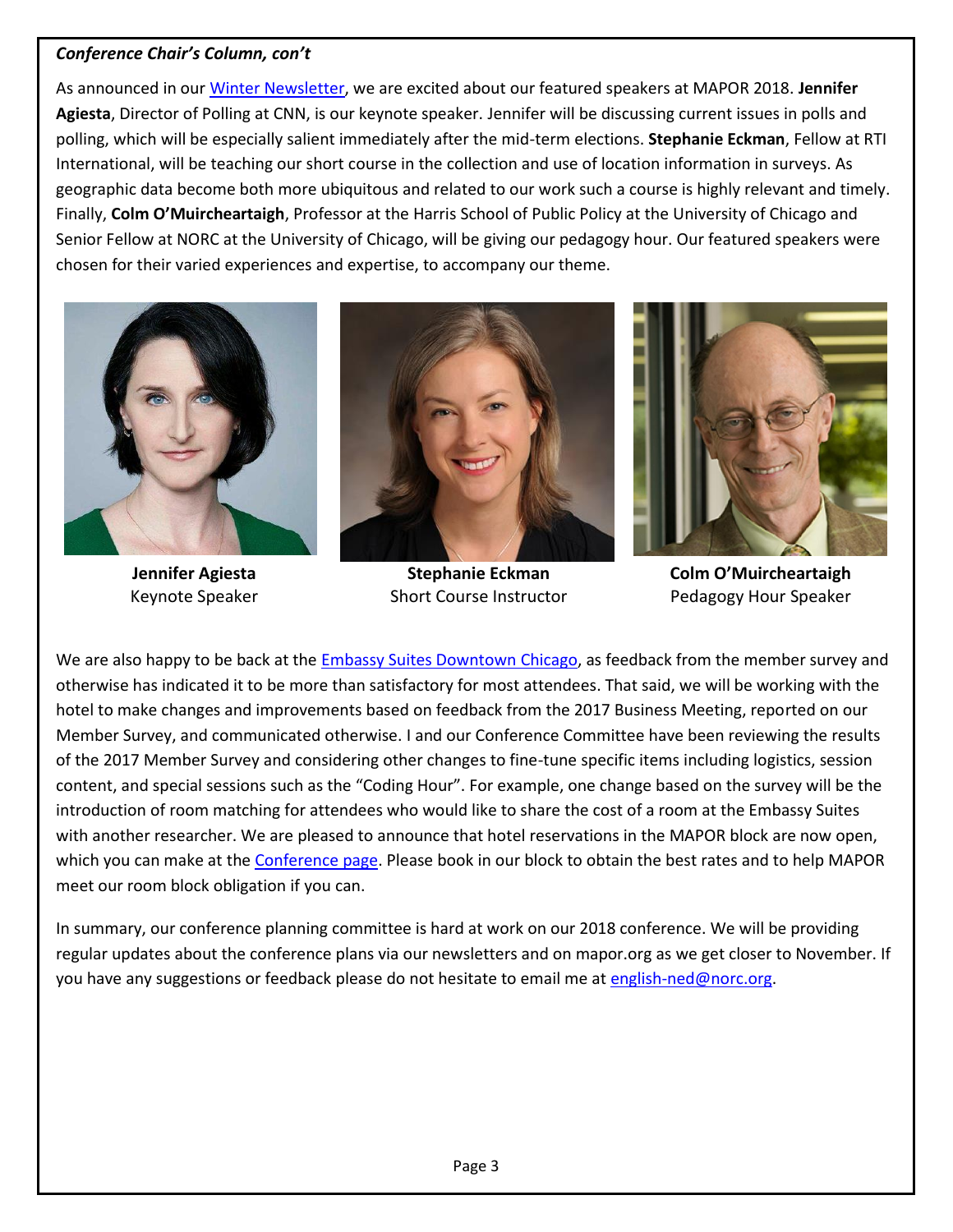# **Call for Participation**

# **43rd Annual Conference of the Midwest Association for Public Opinion Research November 16-17, 2018**

# **Embassy Suites Chicago Downtown, 600 N. State Street**

The Midwest Association for Public Opinion Research's 43rd annual conference welcomes paper, poster, and panel proposals exploring innovations in public opinion research. Abstracts on any topic related to public opinion research, communication, or methodology are welcome. We are particularly interested in papers that relate to our conference theme:

# **"Embracing a Diverse Future in Public Opinion Research"**

This year, our conference theme considers diversity in the broadest sense, including but not limited to gender, gender identity, race/ethnicity, age, socioeconomic status, sexual orientation, disability status, religion, and national origin. We encourage abstract submissions on all facets of research related to public opinion, communication, surveys, and their methodologies. Topics may include but are not limited to: questionnaire design, interviewers and interviewing, election data, exit and political polling, "big data" and data science, location or geographic information, challenges facing the field due to technological and societal shifts, media effects on public opinion, the ethical use of social media data, public opinion on social, economic, and political issues, data collection issues and strategies, qualitative research techniques, cross-cultural research, hard-toreach populations, total survey error, and data-quality issues

**Submissions:** Abstracts of 300 words or less can be submitted at [www.mapor.org.](http://www.mapor.org/) In addition to a title and abstract, you will be asked to provide the name, institutional affiliation, and email address for all authors. References are not required, and exemplar abstracts are featured in the abstract submission site. The same author's name may appear as first author on a maximum of two submissions. To allow for blind review, please remove all personally identifying information from the abstract's text before submission.

**Note to student authors:** If all authors are students who will be enrolled in an undergraduate or graduate program at the time of the conference, you may submit your paper to the MAPOR Fellows Student Paper Competition (go to page 5 to see additional information on the 2018 MAPOR Fellows Student Paper Competition). When submitting a student paper to the competition, the student submitter will be asked to provide the name and e-mail address of a faculty mentor. The faculty mentor will be asked to send an email of 25 words or less endorsing the paper when the full paper is submitted.

**Panel Proposals:** Panels focus on a common theme and include 4 or 5 participants. A panel proposal requires a description of 300 words or less discussing the issues to be addressed and their importance. Also, submissions should list the potential panelists, their institutional affiliations, email addresses, and tentative titles of presentations. Panels related to the conference theme are especially encouraged.

**Submission Information:** All abstracts must be posted no later than **11:59pm CDT on Saturday, June 30, 2018**. Accepted papers sharing a theme will be scheduled during a paper session. Papers with more individualized topics will be scheduled during a poster session. MAPOR considers both types of presentation equally valuable. All submitters will be notified via e-mail by August 15 of their abstract's acceptance status. For questions or problems with the submission process, please contact the 2018 MAPOR conference chair, Ned English at[: abstracts@mapor.org.](mailto:abstracts@mapor.org)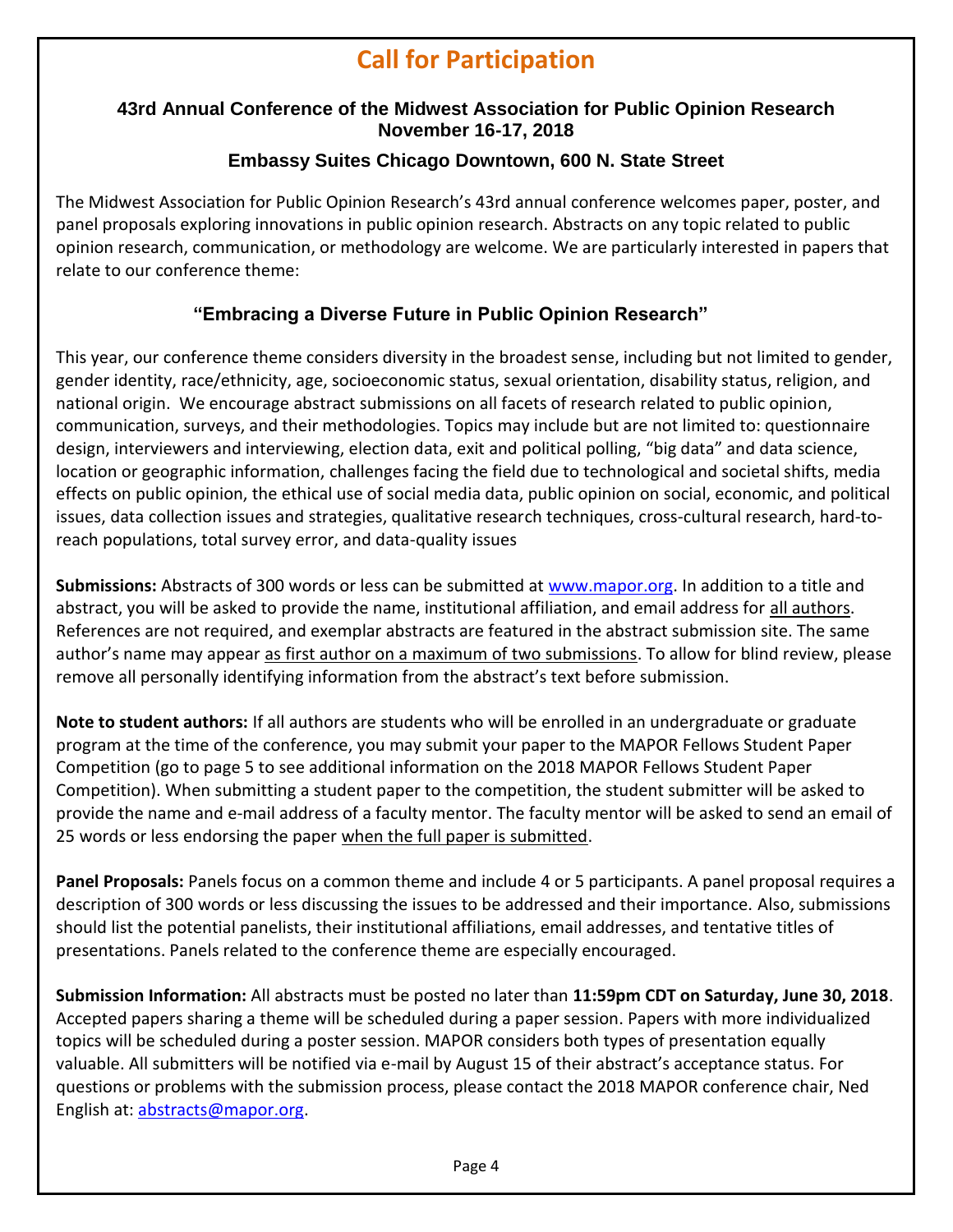# **2018 MAPOR Student Paper Competition**

## **43rd Annual Conference of the Midwest Association for Public Opinion Research November 16-17, 2018**

## **Embassy Suites Chicago Downtown, 600 N. State Street**

The Midwest Association for Public Opinion Research invites eligible students to enter the association's MAPOR Fellows Student Paper Competition. Two winning papers, the Doris A. Graber Award in public opinion and the Allan McCutcheon Award in survey research methodology, will receive \$200, one free conference registration and one free ticket to the Friday MAPOR luncheon. The winning papers also will be accepted for presentation during a session at the May 2019 AAPOR conference in Toronto, Canada.

## **Eligibility**

For the purposes of this competition, a student is someone enrolled in a graduate or undergraduate program at the time of the conference. A paper authored by more than one person is considered a student paper only if all authors are students according to the above definition. Students need not be members of MAPOR.

The topic of the paper must fall under one or both of MAPOR's general areas of scholarship, which are (1) public opinion and (2) research methods in public opinion research. When submitting, the author(s) must indicate the topic for which the paper should be considered. The papers need not be quantitative nor must they report data in order to qualify for consideration in this competition. Each student can submit only one paper to the competition.

#### **Procedure**

- **1.** Submit an abstract to the MAPOR conference at [www.mapor.org.](http://www.mapor.org/) In addition to a title and abstract, you will be asked to provide the name, institutional affiliation, and email address for all authors. References are not required, and exemplar abstracts are featured in the abstract submission site. Abstracts can be submitted until **11:59pm CDT on Saturday, June 30, 2018.** Students must provide the name and e-mail address of a faculty mentor when submitting their abstract.
- **2.** Students whose papers have been accepted for the 2018 conference can have their papers considered for MAPOR's Fellows Student Paper Competition. Full papers must be sent in Word format to John Stevenson [\(stevenso@ssc.wisc.edu\)](mailto:stevenso@ssc.wisc.edu) by **11:59pm CDT, September 15, 2018**. All papers are capped at 6,500 words (minus title page, abstract, tables, references, and appendices) and must include all information described on under the AAPOR Code of Ethics (see more information below). All papers must be fully blinded, and the email accompanying the submission must include: (1) the names and email addresses of all authors; (2) the USPS address, phone number, and email address of the contact author; and (3) the name and email address of the faculty sponsor for the paper. Faculty sponsors are required to send a brief endorsement (25 words or fewer) directly to John Stevenson by the deadline.

A committee composed of MAPOR Fellows will judge all papers submitted to the competition. Winners will be announced at the Friday Awards Session. All submissions must abide by the [AAPOR Code of Ethics:](https://www.aapor.org/Standards-Ethics/AAPOR-Code-of-Ethics.aspx) Manuscripts that make use of survey data must include, at minimum, the information below from Section III-A of the Code. In addition, authors need to agree to make other specific information about the study available within 30 days of any request for such materials. This information is also listed in Section III-A of the Code (the complete URL is: [https://www.aapor.org/Standards-Ethics/AAPOR-Code-of-Ethics.aspx\)](https://www.aapor.org/Standards-Ethics/AAPOR-Code-of-Ethics.aspx).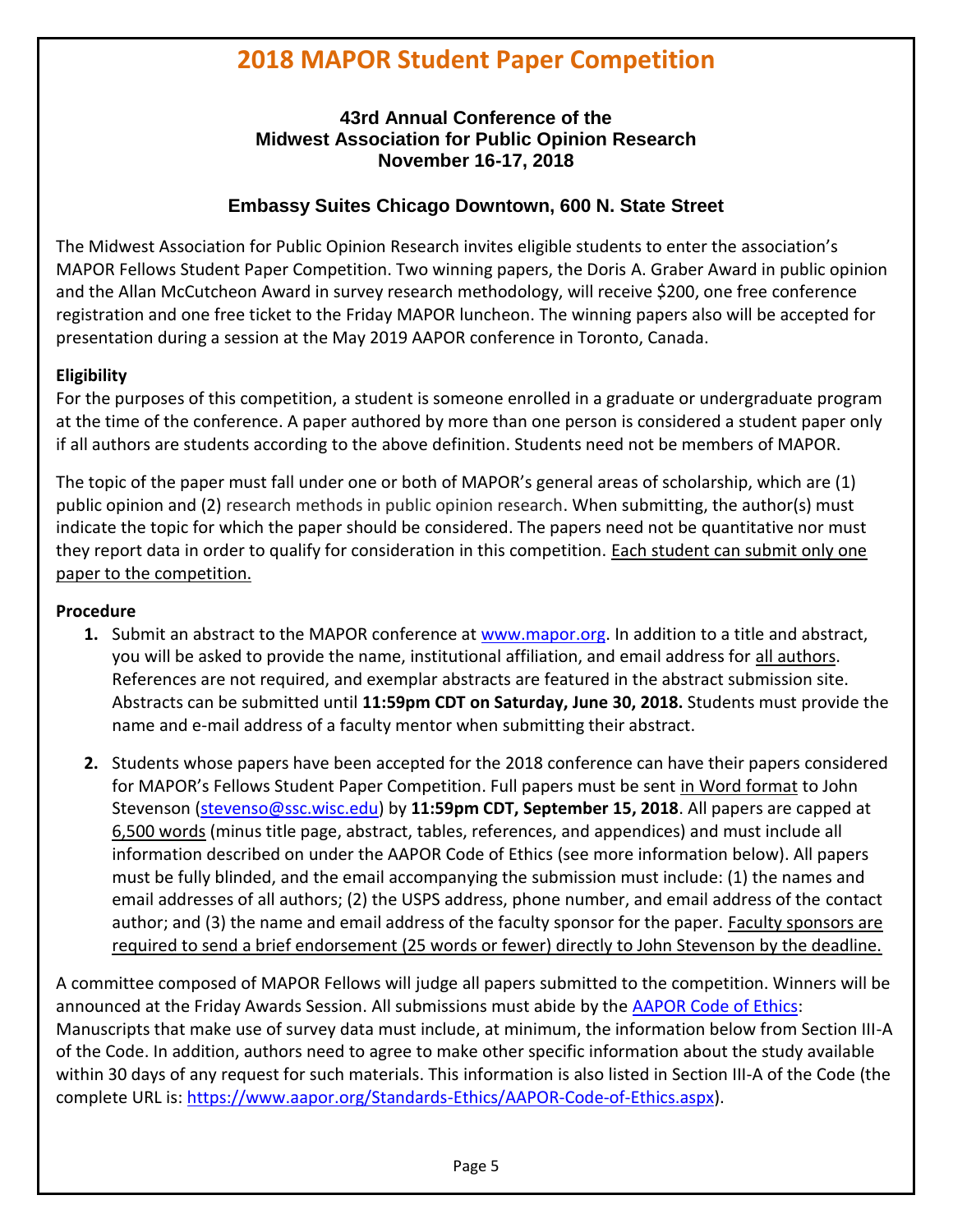# **In Memoriam: Dr. Doris A. Graber**

MAPOR Fellow and Past President **Dr. Doris A. Graber** passed away at her Evanston home on February 17, 2018. MAPORites remember Dr. Graber for her significant contributions to MAPOR for more than forty years. She embodied MAPOR's research excellence, leadership, and student-friendly values through her scholarship as a prolific political scientist, her leadership during MAPOR's early years as President (1980-81), and as a role model to all members, including students. In 2015, MAPOR honored Dr. Graber by naming the MAPOR student paper competition for best public opinion paper the *Doris A. Graber Award for Best Public Opinion Student Paper*.



**Dr. Graber and family at MAPOR's 2015 conference**

The award recipients, **Natalee Kate Seely**, **Ozan Kuru**, and **Yangsun Hong**, reflected on what Dr. Graber's legacy meant to them, as follows:

**Natalee Kate Seely** (Ph.D. in Mass Communication, University of North Carolina at Chapel Hill) was the award recipient of the inaugural *Doris A. Graber Award for Best Public Opinion Student Paper* in 2015. Her winning paper was titled "Virtual vitriol: A comparative analysis of incivility in discussion of forums of online mainstream news outlets and political blogs".

*Doris Graber's contributions to the field of public opinion and political science are indisputable, but on a personal note, her work was inspirational to me as a graduate student. To win MAPOR's 2015 student paper award named after her was truly an honor. She was a pioneer, especially for women in the political and social science field, like myself. My passion for research on media and public opinion as a graduate student helped me land my current position as an assistant professor of Journalism at Ball State University. Doris Graber was a role model and an inspiration to me.*

**Ozan Kuru** (Ph.D. in Communications, University of Michigan) was the 2016 awardee for "De-monopolization of polls: What do ordinary citizens make of different quantifications?".

*The late Professor Graber asked important research questions and conducted innovative studies in our field that paved the way for future scholars. As an international doctoral student from Turkey, I felt very lucky to be a MAPOR student member and was greatly honored to win the Doris A. Graber Award for Best Public Opinion Student Paper in 2016. The award recognition and MAPOR Fellow reviewer feedback encouraged me a lot to be a hardworking scholar and I went on to win* 

*AAPOR's Seymour Sudman Student Paper Award in 2017 and will be Howard Deshong Postdoctoral Fellow at University of Pennsylvania's Annenberg Public Policy Center. For me, the MAPOR award established in Professor Graber's honor represents the strength of our scholarly community and her lasting contributions to our studies.*



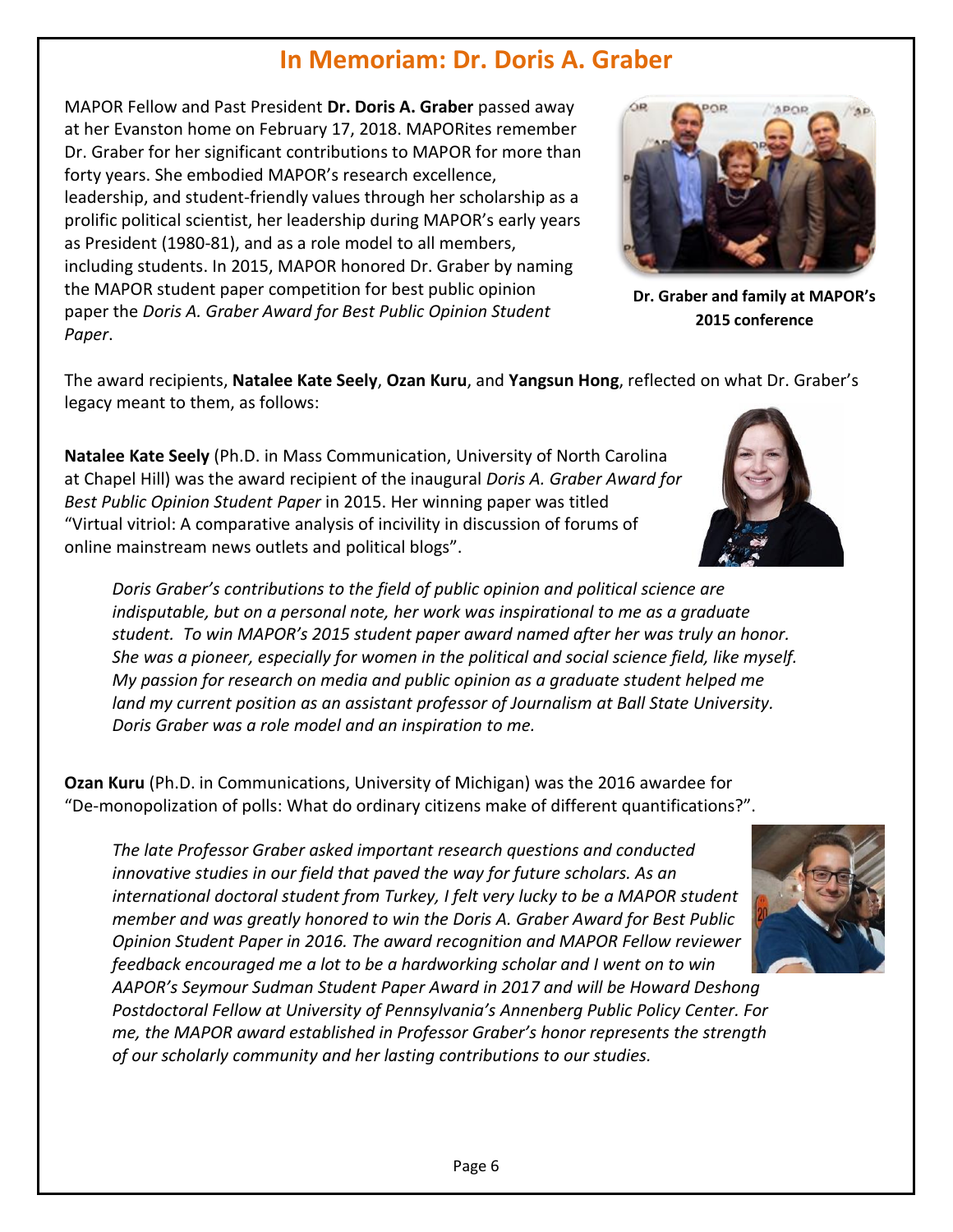**Yangsun Hong** (Ph.D. in Mass Communication, University of Wisconsin-Madison) was the 2017 awardee for "Social media use, exposure to disagreement, and offline expressive participation: The moderating role of self-censorship".

*I emulate the late Professor Graber for being a prolific scholar and a woman pioneer in the field of public opinion and political science. I study women and political communication, and find my intellectual curiosity stimulated by Professor Graber's passion and contribution. Her scholarly life will continue to be a model for my own academic career as I start my position as assistant professor at the University of New Mexico this August. It was a tremendous honor to be recognized in 2017 for the Best Public Opinion Student Paper Award named after Professor Graber, and I believe her work will continue to inspire future MAPOR students!*

MAPOR Fellow and Past President **Paul J. Lavrakas** spoke on behalf of MAPOR at Dr. Graber's memorial service at the University of Illinois at Chicago on April 23, 2018. The full text of his remarks is included below.

## **MAPOR Memorial for Dr. Doris Graber**

I am **Paul Lavrakas** and am here today on behalf of the Midwest Association for Public Opinion Research (MAPOR) to honor **Professor Doris Graber**. I am a Past President of MAPOR and a MAPOR Fellow. MAPOR, as we call it, is a professional organization of public opinion research scholars and practitioners who are in some way linked to the "Midwest." It has more than 300 members ([www.mapor.org\)](http://www.mapor.org/) in 2018. It is a regional chapter of the AAPOR (the American Association for Public Opinion Research), which is the world's oldest and most prestigious professional association devoted to public opinion research. MAPOR holds an annual two-day conference in Chicago each November. The organization was founded in 1975 by a small number of public opinion professionals, including Professor Graber. It is a sincere privilege to be here today to help honor Doris.

In addition to being an original founder of MAPOR, Professor Graber served as the Program Chair of the 1978 and 1979 annual conferences, and as MAPOR's fourth president in 1980-1981. She was the first MAPOR Fellow and that honor was bestowed on her in 1988. In 2015, the MAPOR annual student paper competition for topical research in public opinion was named after her. Over her several decades of participation in and service to MAPOR, including myriad presentations at the annual MAPOR conferences, Doris influenced hundreds of faculty, students and other researchers, through her own research - both via its substance and the methods she used - and the manner by which she discussed it with other MAPOR conference attendees. And many of those she influenced have gone on to be very prominent scholars in their own right.

For example, one of the cofounders of MAPOR, **Professor George Bishop** of the University of Cincinnati, a past MAPOR President and MAPOR Fellow, recalls:

*[Doris'] regular participation in those early years most certainly gave our "start-up" chapter of AAPOR a vigorous shot of scholarly energy and credibility, attracting many other established and young researchers in political communication in the years that followed. She was indeed a powerful and prolific seed.*

And on a personal note, George notes that *"I still remember fondly the sincere interest and encouragement [that Doris] gave to me and my research at that very early stage of my career. She had a kindheartedness and warmth that touched me all the years I knew her."*

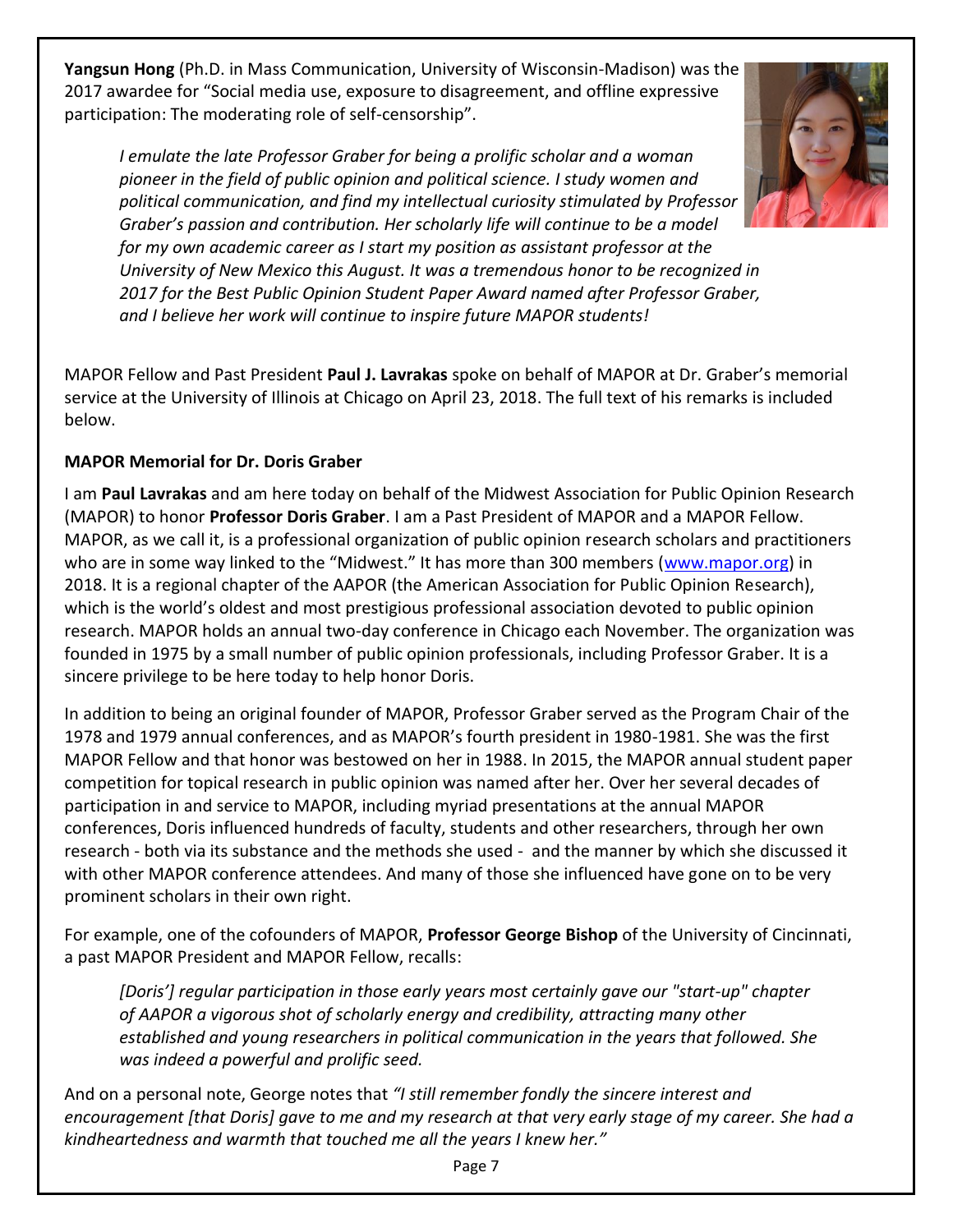**Professor Emeritus David Weaver** of Indiana University, a former MAPOR president and a MAPOR Fellow, recalls that he first met Doris in 1975 at the International Communications Association conference which led to Doris, Max McCombs, and David planning their 1981 book, *Media Agenda Setting in a Presidential Election*. David notes:

*I remember how privileged I felt to be included in a major study with such a prominent scholar as Doris, and how much I learned from working with her." David went on to note that "Although small in stature, [Doris] was a giant in political communication and political psychology. I and many others miss her positive attitude and insightful thoughts about media and politics, and her cheerful smile and warm friendship.*

Doris' influence continues via MAPOR to this day in so many ways, including on graduate students at many universities. The 2017 winner of MAPOR's Doris A. Graber Award for Best Public Opinion Student Paper, **Dr. Yangsun Hong**, soon to be an assistant professor, recently wrote that *"I emulate the late Professor Graber for being a prolific scholar and a woman pioneer in the field of public opinion and political science. I study women and political communication, and find my intellectual curiosity was stimulated by Professor Graber's passion and contributions. Her scholarly life will continue to be a model for my own academic career."* And, the 2015 Graber Award winner, **Dr. Natalee Seely**, now an assistant professor, recalls that Dr. Graber *"was a pioneer, especially for women in the political and social science field, like myself. My passion for research on media and public opinion as a graduate student helped me land my current position. Doris Graber was a role model and an inspiration to me."* And the 2016 Graber award winner, **Dr. Ozan Kuru**, writes that the *"MAPOR award established in Professor Graber's honor represents the strength of our scholarly community and her lasting contributions to our studies."*

Another MAPOR Fellow and Past President, **Dr. Leo Jeffries** of Cleveland State University, notes:

*Doris was generous in critiquing the work of other scholars -- providing criticism that was kind but helpful. Long after retirement, she participated in MAPOR sessions and interacted with students and faculty alike. I've always admired her for doing her life's work for so long, because she cared about her discipline and our civic life, not for academic rewards or goals.*

And **Dr. Rick Perloff**, also of Cleveland State and MAPOR Fellow and Past President, observes:

*Doris was able to combine very sophisticated research approaches with respect for voters, news consumers, and everybody. She was open-minded, innovative, undeterred by age in her ability to write books, ever-flexible in adapting her ideas. She did so much for the field, was such an irrepressible presence at MAPOR with her capacious mind, that we miss her, yet celebrate and appreciate her contributions, her productivity, and her unflagging love of MAPOR and public opinion research...*

## So, I close by saying, *"Dear Doris, MAPOR thanks you so very much for all you did for us,… for what you were,… and what you continue to be."*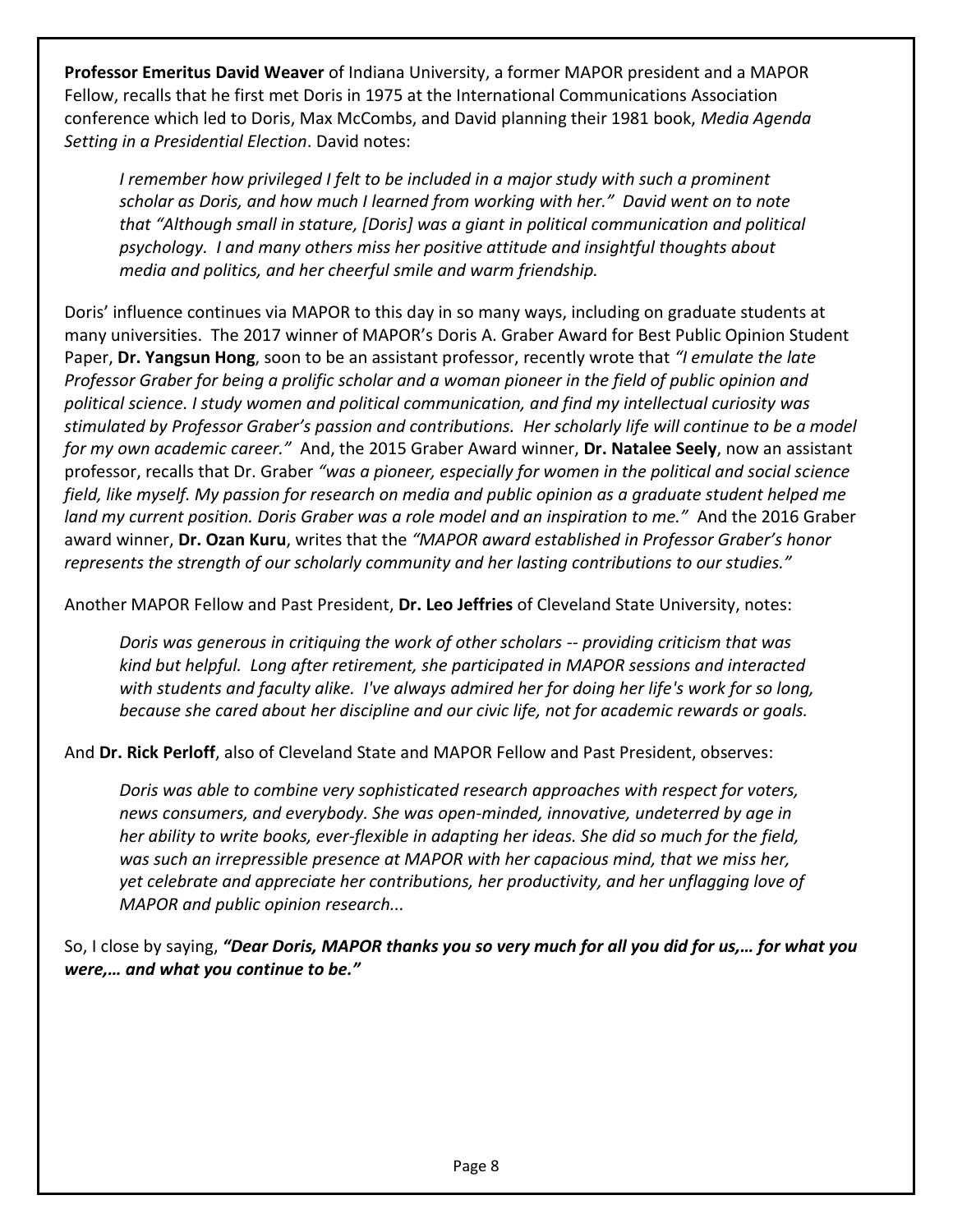# **2017-2018 MAPOR Sponsors**

MAPOR acknowledges and thanks the following organizations for sponsoring MAPOR this year.

## **Gold Sponsors**

- *ed* Choice
- NORC at the University of Chicago

**Silver Sponsors**

- Marketing Systems Group
- RTI International
- The University of Chicago Survey Lab
- The University of Michigan Survey Research Operations, Survey Research Center
- The University of Michigan Michigan Program in Survey Methodology
- University of Wisconsin Survey Center
- University of Nebraska Lincoln, Survey Research & Methodology Program
- The Nielsen Company
- GfK Research
- PARC by Langer Research

## **Bronze Sponsor**

- Cvent
- The Everett Group
- Indiana University Center for Survey Research
- University of Northern Iowa, Center for Social & Behavioral Research
- Civis Analytics
- Michigan State University, Institute for Public Policy and Social Research, Office for Survey Research
- Research Support Services
- University of Illinois at Chicago Survey Research Lab
- Paul J. & Barbara J. Lavrakas
- ReconMR Reconnaissance Market Research

Support from organizations like yours help keep costs down for young researchers, and helps keep MAPOR conference attendance high. In return, your sponsorship increases the visibility of your organization, both to future customers and to future hires of survey professionals. **CLICK [HERE](http://www.mapor.org/sponsorship/) TO DONATE ONLINE!**

| <b>Sponsor Benefits</b>                                                            | <b>Gold Sponsor</b><br>For contributions<br>above \$2,000 | <b>Silver Sponsor</b><br>For contributions<br>between \$1,000 -<br>\$2,000 | <b>Bronze Sponsor</b><br>For contributions<br>under \$1,000 |
|------------------------------------------------------------------------------------|-----------------------------------------------------------|----------------------------------------------------------------------------|-------------------------------------------------------------|
| MAPOR lunch and conference<br>registration                                         | for 2 or more<br>participants depending                   | for 1 participant                                                          |                                                             |
| Ad in the program                                                                  | on the amount                                             |                                                                            |                                                             |
| Large placard featuring your organization<br>displayed at a major conference event | full page ad                                              | full page ad                                                               | half page ad                                                |
| Link on the MAPOR Website                                                          | ✓                                                         |                                                                            |                                                             |
| Acknowledgement in the newsletters                                                 |                                                           |                                                                            |                                                             |